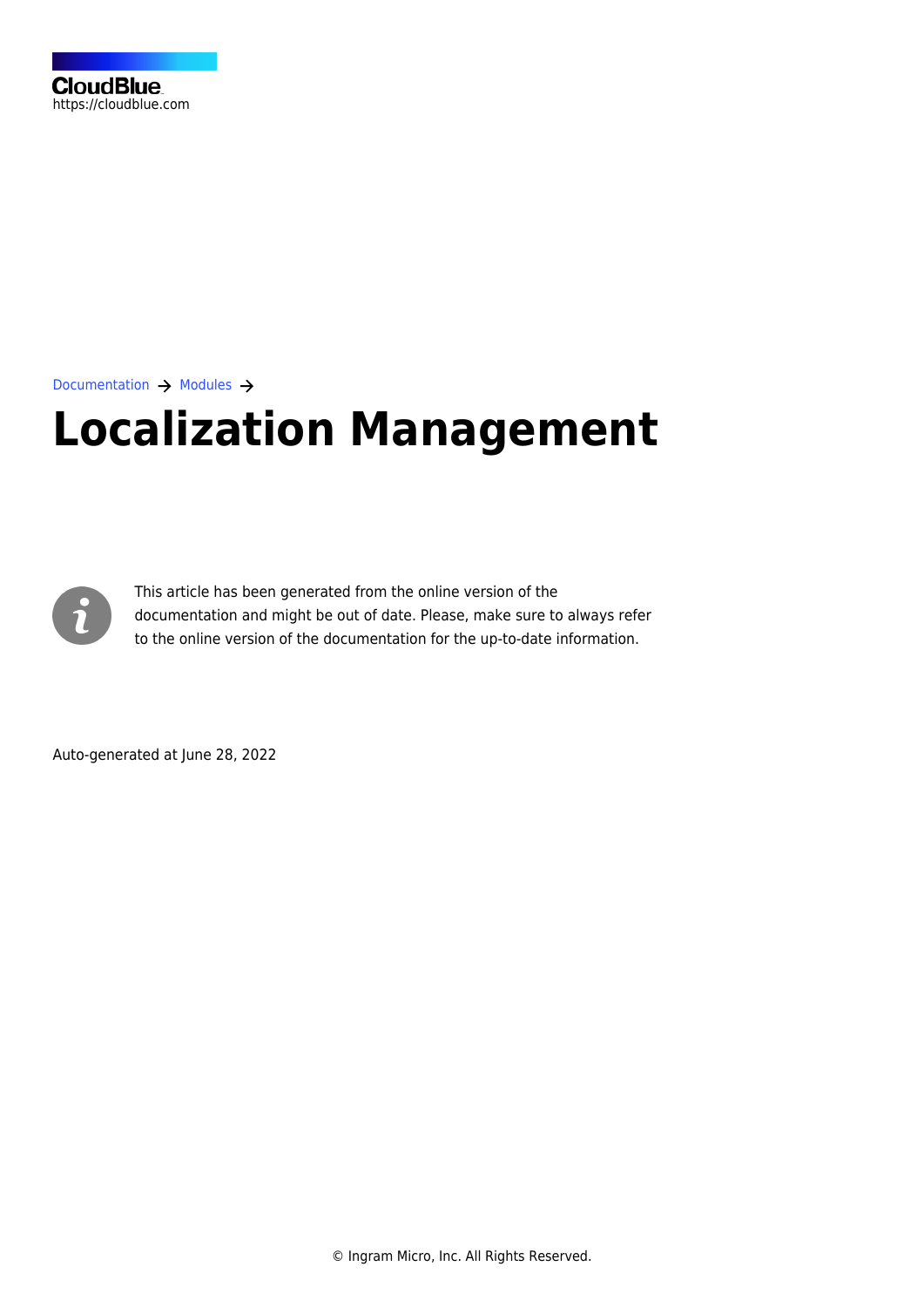#### **Overview**

The Localization Management module allows specifying and managing translations for your product attributes, portal notifications, marketplaces that are specified on the CloudBlue Connect platform, and more. Vendors, Distributors and Resellers can use the Localization module to translate specified context manually or create required translations automatically with just a couple of clicks.

The localization functionality on the CloudBlue Connect platform is described and schematically illustrated in the following diagram:



CloudBlue Connect includes three main roles (Vendors, Distributors, and Resellers) for organizations that can collaborate in the many-to-many network. Different organizations may require different languages and translations for their integrated systems or for successful collaboration with their business partners. Therefore, the Connect platform features the ability to provide different localizations for defined products.

Vendors provide required localizations as a set of supported languages. Distributors can also attach additional localizations and override translations that are provided by Vendors. The following diagram showcases both aforementioned scenarios: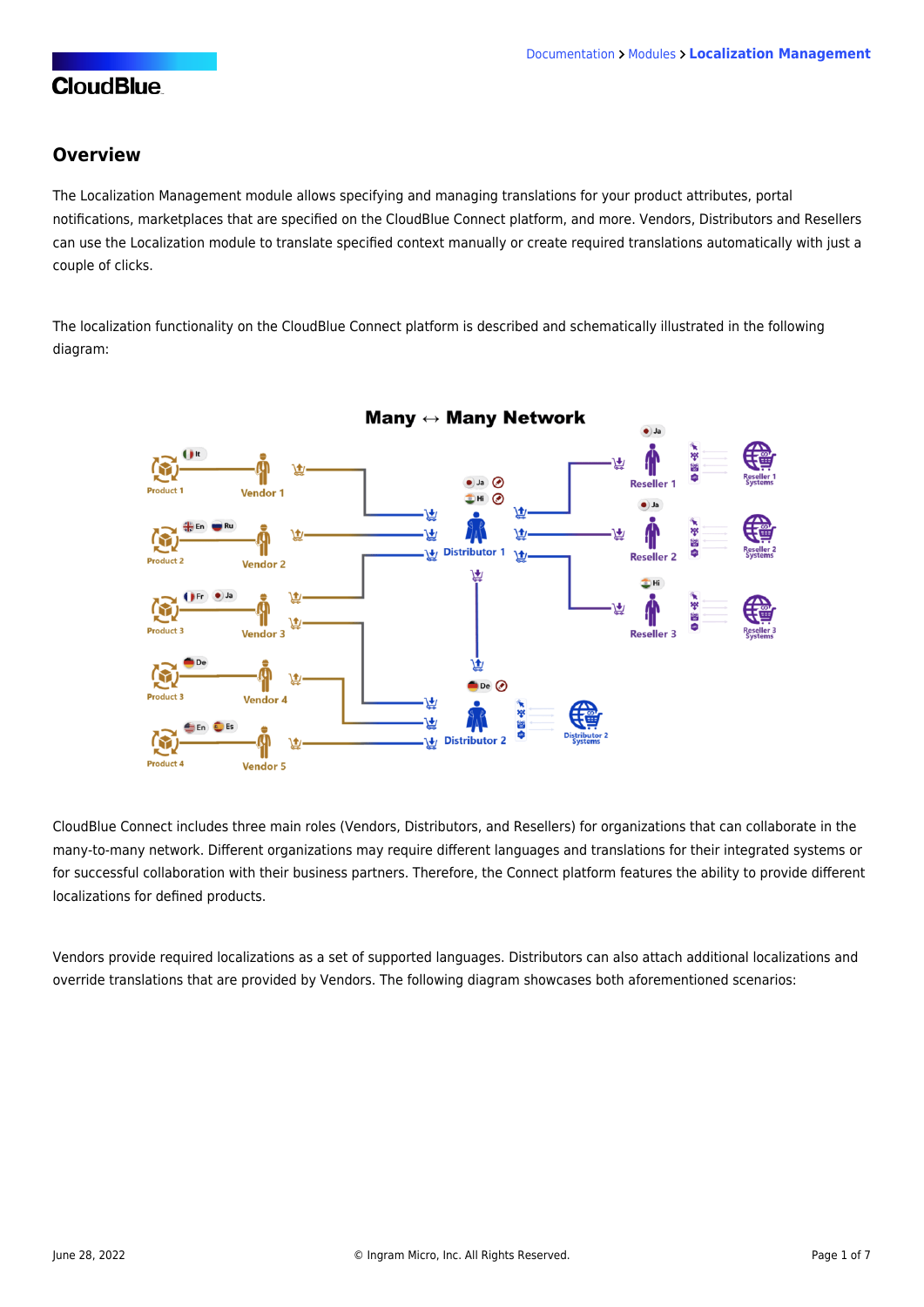

The diagram above showcases Vendor 2 that provides product attributes that are translated to English. Thereafter, Distributor 1 provides English to Japanese language translation for own marketplace and for the syndication operations with Reseller 1.

This diagram also demonstrates Vendor 4 that provides product attributes that are translated to Deutsch (German). Distributor 2 decides to customize provided translation before launching this product and the syndication operations with Reseller 2.

Therefore, Distributors or Resellers can customize provided translation and create as many additional translations as it is required. Note that the system will not differentiate automatically created translations and manual or customized translations. In addition, the Localization Management module doesn't allow Distributors or Resellers to partially customize translations provided by their Vendors (i.e., it is impossible to edit a few translation values of a created Vendor's translation object). However, this module provides a functionality to compare the translations and consequently facilitate translation operations and eliminate errors.

#### **Localization Areas**

Localization Management doesn't represent a single feature, but rather a set of functionalities across different areas of the CloudBlue Connect platform. Such functionalities are interconnected to help Connect users implement various localization scenarios. The following introduces and schematically illustrates localization areas on Connect: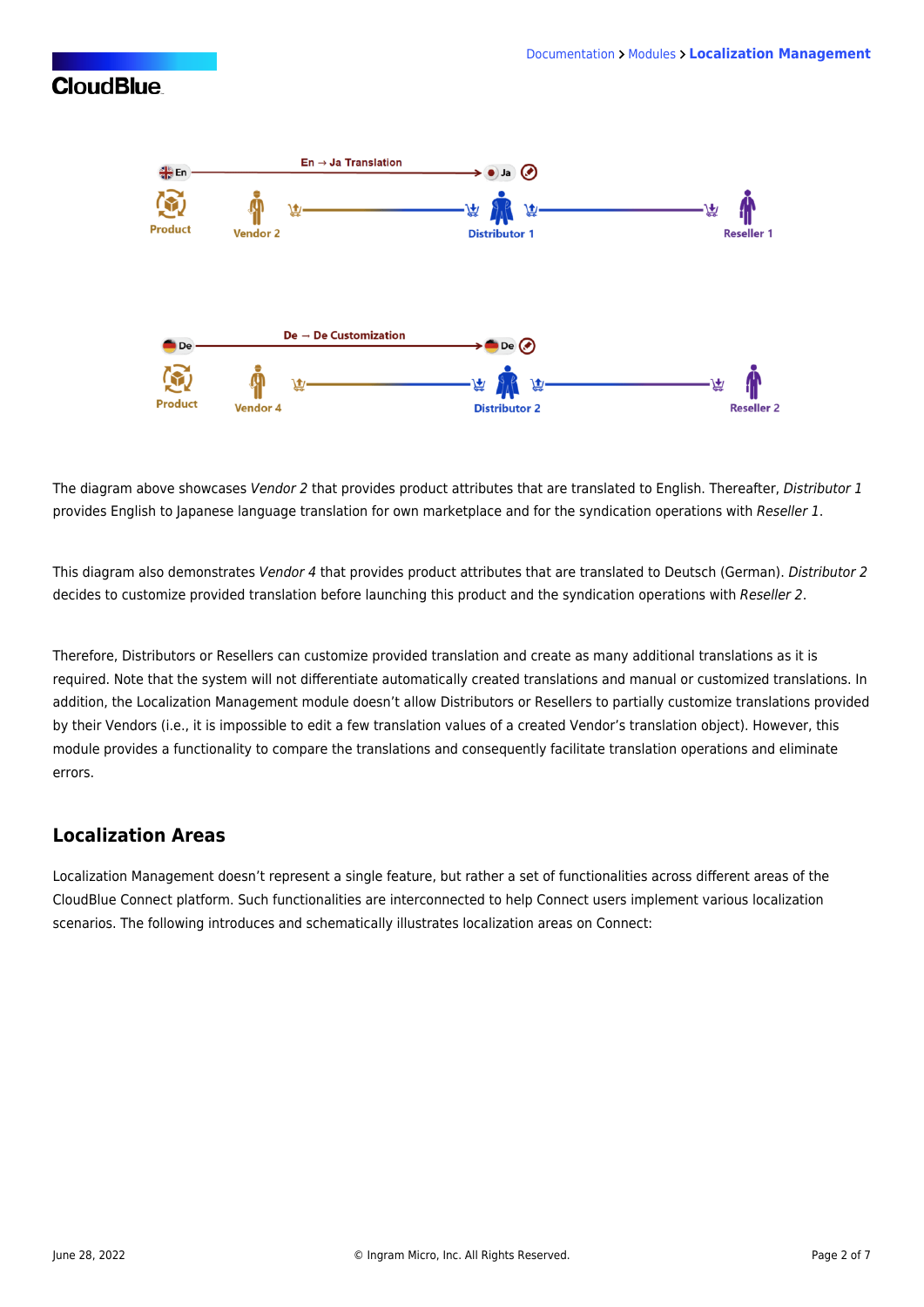

- 1. **Product**: This area represent certain product attributes that can feature multiple localizations.
- 2. **Extension**: This area includes dynamic error messages that are provided in the [Activation Forms](https://connect.cloudblue.com/community/modules/products/embedding/#Templates).
- 3. **Marketplace**: Features a list of supported languages that are defined for each Marketplaces.
- 4. **External Notifications**: Content of external notifications supports context customization per marketplace.
- 5. **Customer Portal**: Allows customizing context for the Customer Portal. This includes forms that are used to provide information that is inquired for subscription processing and other messages for your customers.

Note that the list of provided localization areas will be increased with the future updates of the CloudBlue Connect platform.

#### **Context and Translations**

In order to understand the workflow of the Localization Management module, it is drastically important to learn more about the context and translation terms and apprehend the correlations of contexts and translations on the CloudBlue Connect platform.

As mentioned before, there are multiple areas on Connect that may require localization as described and schematically illustrated below: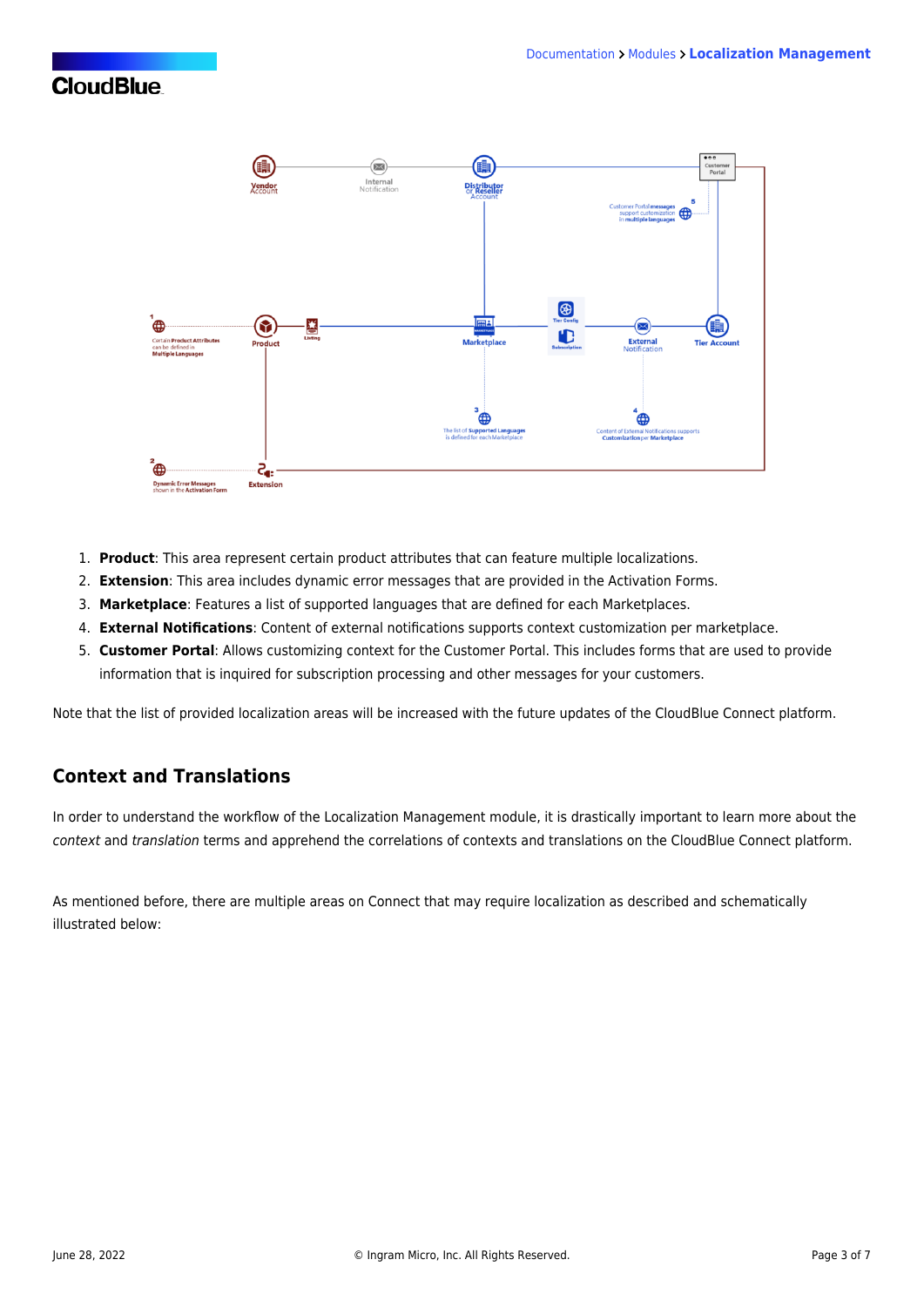

The illustrated areas represent various product attributes, customer portal messages, and other areas (such as external notifications, error messages, etc. ) on the platform. Each area features specific objects that can be translated by using the Localization Management module. Namely, these objects represent product description, various notifications, fields, messages and titles. Such objects are also presented in the diagram as keys.

Therefore, the **Context** term on the Connect platform refers to a defined list of common keys that can be translated via the Localization module. Note that such keys are also shared across all provided translations of the same context.

Next, it is important to introduce the translation term on the Connect platform. The following illustration outlines the correlation of one context and multiple translations:

| <b>LOC</b> Context                                                                 | <b>Translation A</b><br>E<br>$\rightarrow$<br>E En         | <b>Translation B</b><br>W<br><b>Es</b>                     | x<br><br>$\bullet$ + $\bullet$                             |
|------------------------------------------------------------------------------------|------------------------------------------------------------|------------------------------------------------------------|------------------------------------------------------------|
| Key 1                                                                              | Value A1                                                   | Value B1                                                   | $\cdots$                                                   |
| Key 2                                                                              | Value A2                                                   | Value B <sub>2</sub>                                       | $\cdots$                                                   |
| Key 3                                                                              | Value A3                                                   | Value B <sub>3</sub>                                       | $\cdots$                                                   |
| $\cdots$                                                                           |                                                            |                                                            |                                                            |
| Defines a common list of keys<br>shared by all translations in the<br>same context | Uniquely identified list of<br>values in a certain context | Uniquely identified list of<br>values in a certain context | Uniquely identified list of<br>values in a certain context |

The illustration above showcases a single context that features different keys that are available for the subsequent translation. Translation A provides the English keys translation as values A1-A3. Translation B presents the Spanish translation to the same keys as values B1-B3. The system allows specifying as many translations as it is required for your business.

Thus, the **Translation** term on the Connect platform refers to a list of translation values for a specified language. Note that your selected languages for the subsequent translation operations must be defined via IETF language tags as described below.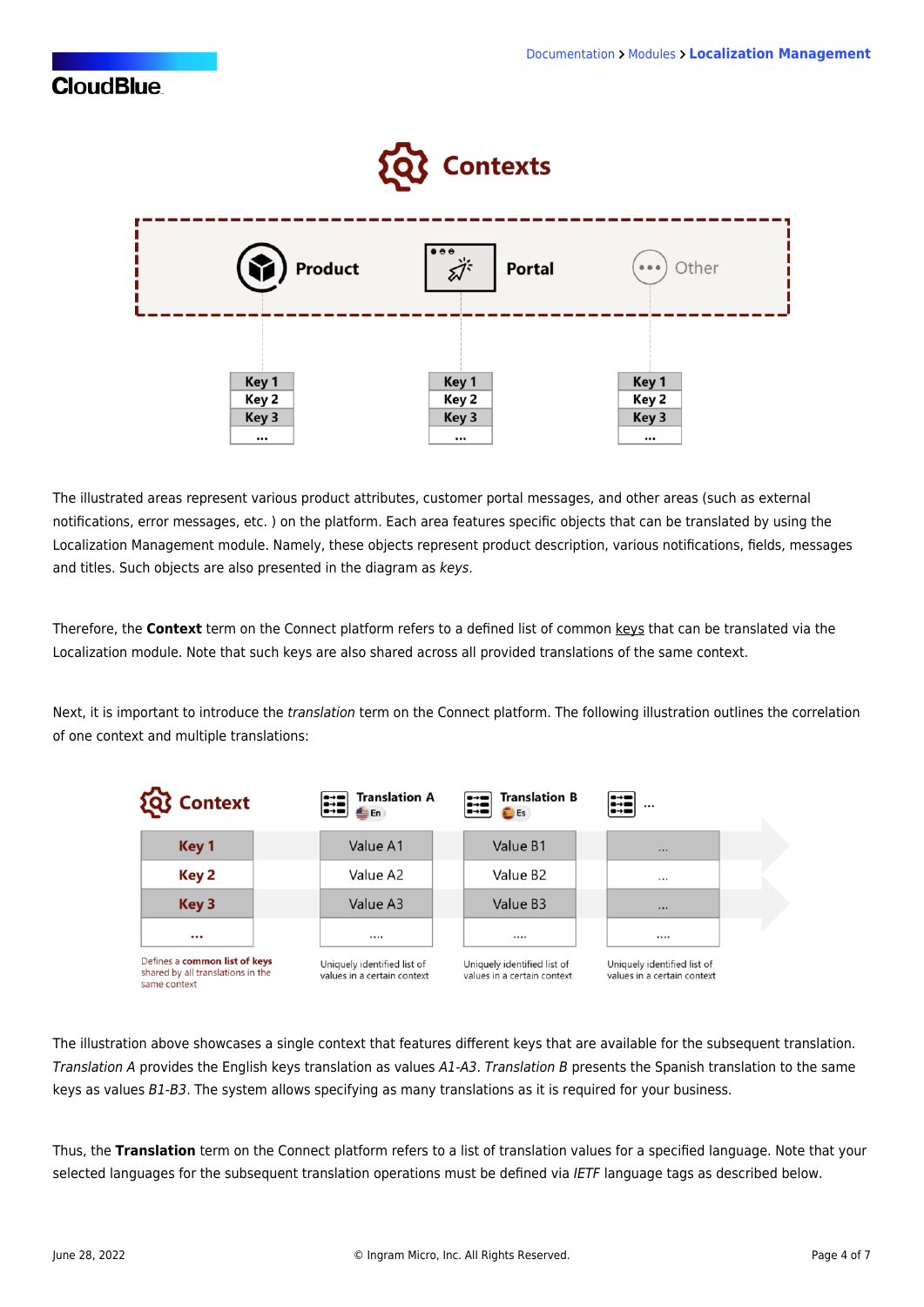### **IETF Tags**

In some cases, specifying only a language for business operations is insufficient. In the number of cases, successful transactions require to explicitly define country specifics for provided localizations. For example, the Spanish localization can't be used to define both Spain Spanish and Mexican Spanish locales. Therefore, The Localization module incorporates IETF language tags. Some of these tags are demonstrated in the following table:

| <b>Tag Name</b>         | Code                    |
|-------------------------|-------------------------|
| Chinese (PRC)           | zh-CN                   |
| Chinese (Taiwan)        | zh-TW                   |
| Dutch                   | nl                      |
| English                 | en                      |
| English (Great Britain) | $en-GB$                 |
| English (United States) | en-US                   |
| Finnish                 | $\operatorname{\sf fi}$ |
| French                  | fr                      |
| German                  | de                      |
| Italian                 | $\operatorname{\sf it}$ |
| Polish                  | p <sub>l</sub>          |
| Portuguese (Brazil)     | pt-BR                   |
| Portuguese (Portugal)   | pt                      |
| Russian                 | $\mathsf{r}\mathsf{u}$  |
| Spanish (Mexico)        | es-MX                   |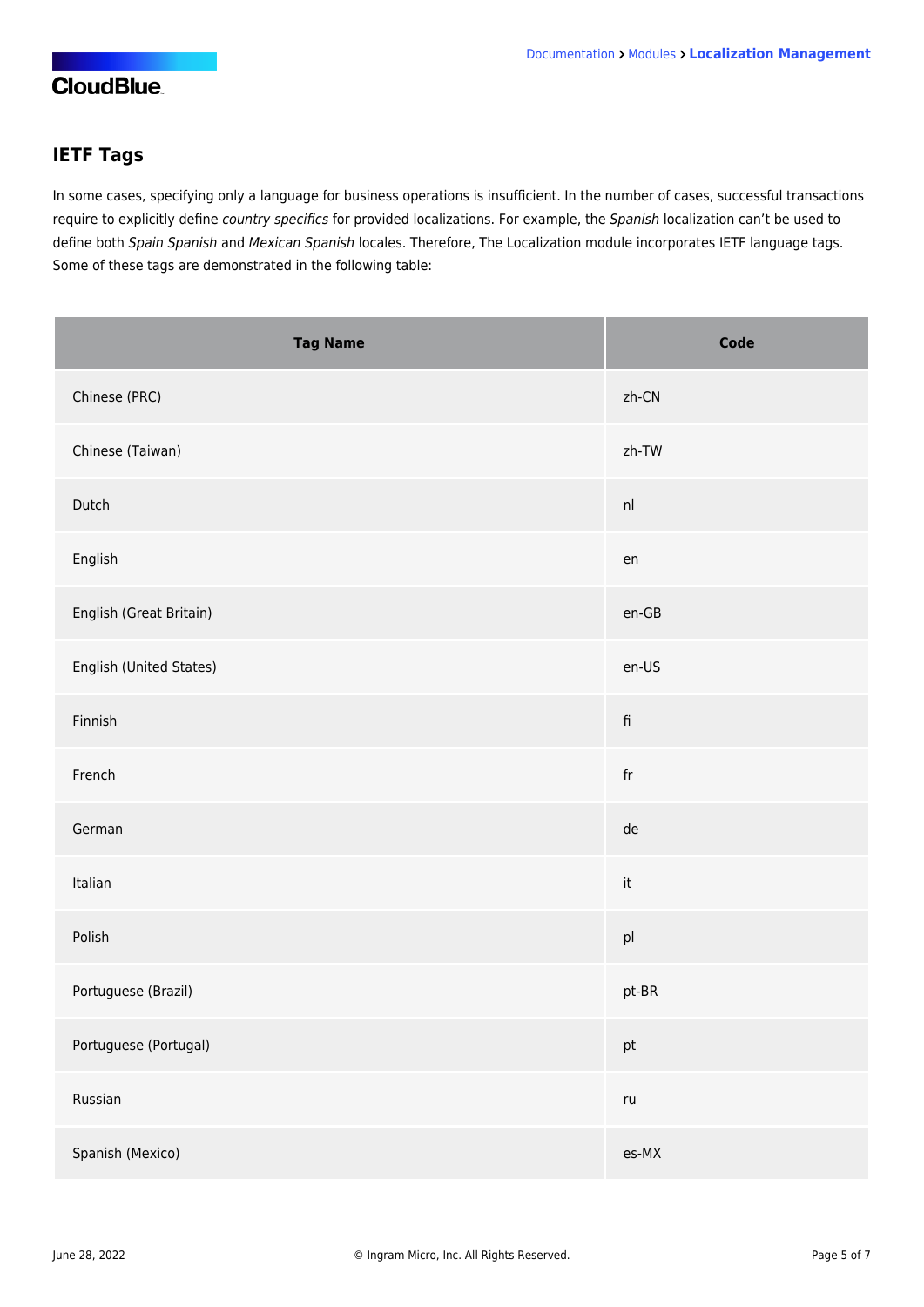| <b>Tag Name</b> | Code      |
|-----------------|-----------|
| Spanish (Spain) | es        |
| Swedish         | <b>SV</b> |

IETF tags examples

IETF language tags combine [ISO 639](http://en.wikipedia.org/wiki/ISO_639) standard for representing language names and [ISO 3166-1](http://en.wikipedia.org/wiki/ISO_3166-1) standard for representing country codes. Refer to [this link](http://ISO 639 standard for representing language names and ISO 3166-1 standard for representing country codes.) in case more information on IETF tags is required.

#### **Automation Scenarios**

The Localization Management module also provides Connect user with an option to automatically translate provided context keys and translation values to a required language with just a couple of clicks. Namely, this feature can be used in multiple automation scenarios that are illustrated and described below: